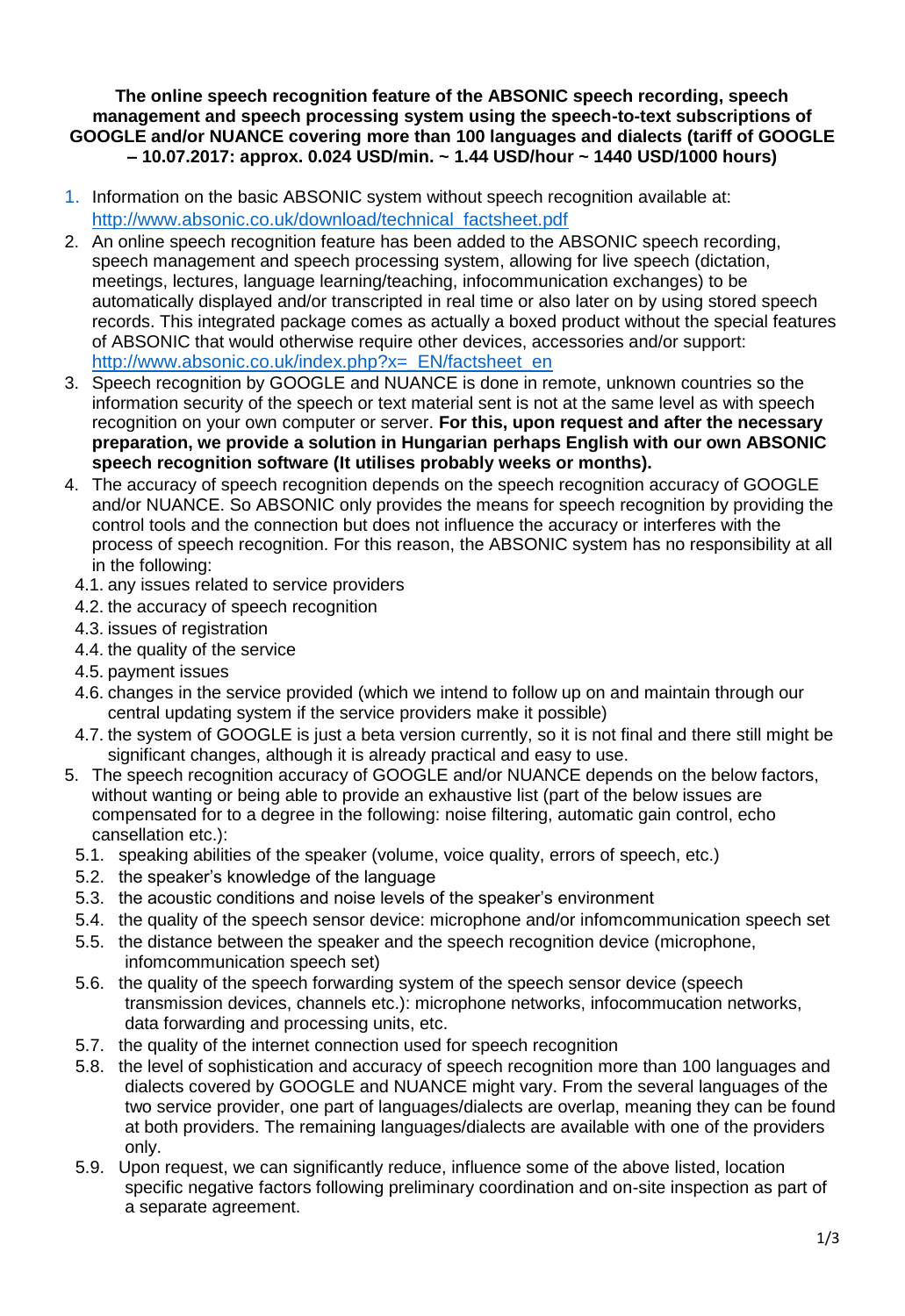- 6. Live speech can also be recognized real time with some delay (in a rough estimate: 2-10 seconds on average, maybe more), which cannot be precisely determined in advance (it requires location specific user tests):
	- 6.1. instant display and transcription of dictations
	- 6.2. instant display and transcription of meetings

6.3. real time display of lectures on screens in lecture halls and on the computers of the audience

- 6.4. language teaching and language learning
- 6.5. instant display and transcription of infocommunication exchanges
- 7. In case of the transcription of stored speech records, there is no need for real time display as with live speech so the time required for the transcription of such records essentially depends on the length of the stored speech record itself.
- 8. The recognized text can be edited in RTF format using the text editor built into ABSONIC.
- 9. The speech record and the recognized text can be managed together or separately (editing, exporting-importing, archiving etc.).
- 10. The text created as a result of speech recognition can be transferred to the fee paying, online translation software of GOOGLE as soon as we have finished this development module.
- 11. The ABSONIC systems, currently, allows for running one speech recognition at a time, although it is a multichannel system. The development of simultaneous speech recognition in multiple languages on multiple channels is currently under development. This might mean several microphone channels (e.g. for interpreters) or tens, even hundreds of infocommunication channels: analogue phones, ISDN, VoIP, GSM, Viber, WhatsApp, Messenger, satellite phones-INMARSAT-IRIDIUM-THURAYA, etc.
- 12. The regularly updated language and dialect set of GOOGLE language can be found at the following link (current ones attached: 10.07.2017.), based on this you can test and determine which service provider you wish to use and for what jobs: https://cloud.google.com/speech/docs/languages
- 12.1. For subscription and registration, a GOOGLE account is required.
- 12.2. For managing contact with the service provider including registration, sufficient knowledge of English and computing skills (web related) are required. All activities, transactions, events resulting from connecting to the service provider are the sole and full responsibility of the registered user in every respect.
- 12.3. Subscription is subject to registration requiring the provision of bank card data: https://console.cloud.google.com/ - in the upper left corner: Sign up for free trial – Giving the country, then the answer is 'yes" to both questions. – On the next page the name of the company and/or personal, bank card details need to be provided.
- 12.4. Payment is done according to the time used on a periodical (monthly) basis by debiting the bank card after having used up free credits.
- 12.5. 0-60 minutes of speech recognition per month is free.
- 12.6. From the 60th minute onwards, the fee is 0.006 USD/15 seconds =  $0.024$  USD/minute  $\sim 1.44$ USD/hour ~ 1440 USD/1000 hours.
- 12.7. For the first time, for the first year, all registered users receive 300 USD ~12500 minutes ~ 200 hours of free credits that can be used for a year in the first year.
- 12.8. The tariff of GOOGLE can change, so you have to controll regularly.
- 13. The regularly updated language and dialect set of NUANCE can be found at the following link (current ones attached: 10.07.2017.), based on this you can test and determine which service provider you wish to use and for what jobs:

https://developer.nuance.com/public/index.php?task=supportedLanguages

- 13.1. Subscription is subject to registration: https://developer.nuance.com/public/index.php?task=prodStart
- 13.2. For managing contact with the service provider including registration, sufficient knowledge of English and computing skills (web related) are required. All activities, transactions, events resulting from connecting to the are the sole and full responsibility of the registered user in every respect
- 13.3. Prepayment is done via PayPal and the connected bank card or bank account (e-mail address and password). The minimum amount of prepayment is 25 USD equalling 3125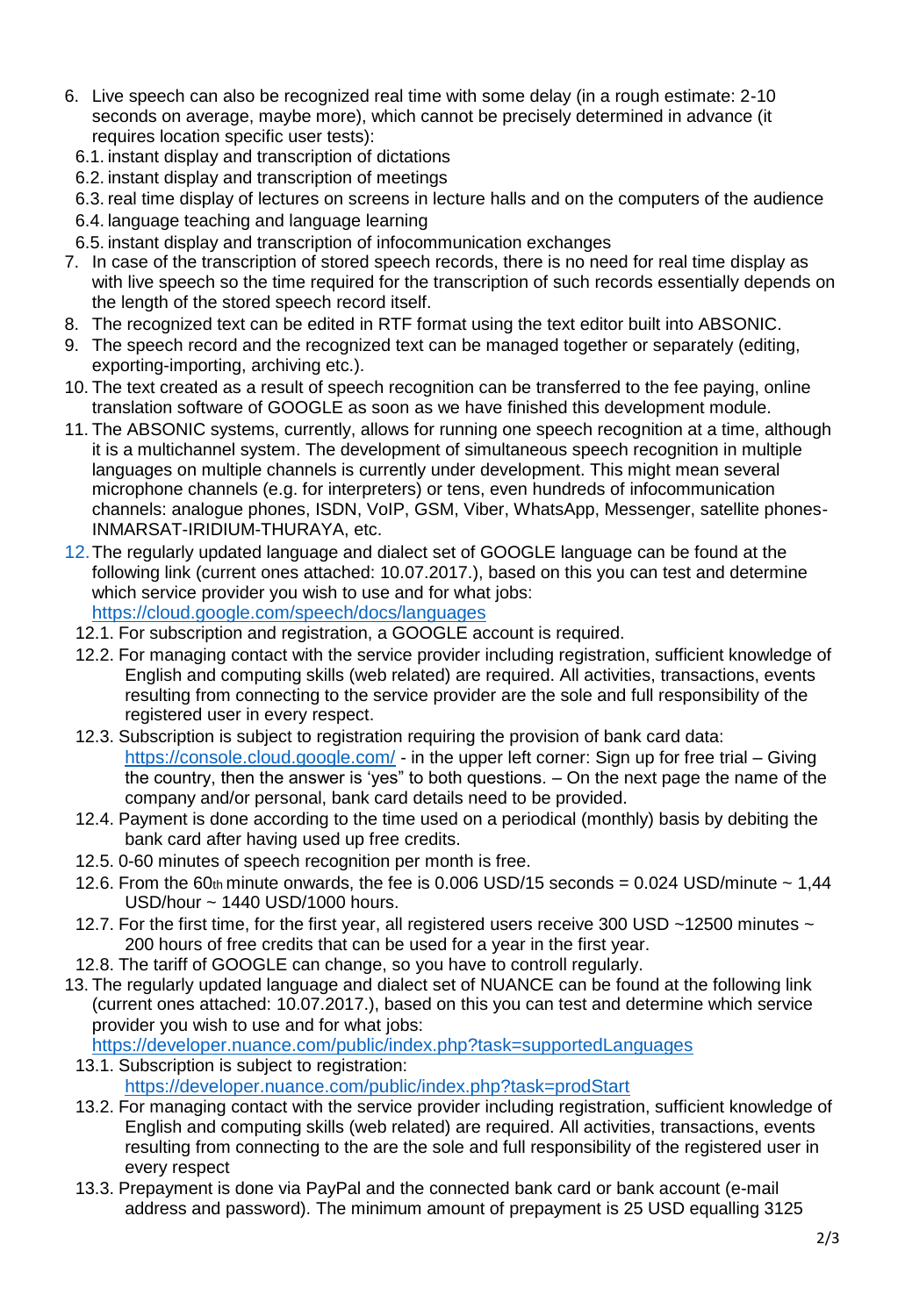transactions or sentences. Later payments can be done on an as needed basis personally or via direct debit, potentially varying from country to country.

- 13.4. The recognition of 20000 transactions, i.e. sentences, per month is free. Above this level the fee is 0.008 USD/transaction or sentence. The system breaks down the text into sentences according to the pauses in speech. Based on a rough, statistical estimation, the maximum length of a sentence is 30 seconds because this is the time duration for which a person can talk continuously without taking breath. But the actual average duration of a sentence is 10 seconds. Using these approximations, 20.000 transactions/sentences equal about 10.000- 30.000 minutes, 167-500 hours of speech free of charge per month. Note: If speech is so fast that the pauses between the sentences are not detectable properly or if for any other reason the sentences cannot be clearly defined, the transactions are determined according to their length where the maximum duration of a transaction 2 Mbyte equalling about 1 (one) minute of 16-bit, 16-kHz PCM mono audio signal or speech. In this case speech recognition and its costing is done in such data packages.
- **13.5.** It is possible to upload further entries into the dictionary for words not known by the speech recognition system using files (WORD, TXT, etc.) : <https://developer.nuance.com/public/index.php?task=uploadVocabulary>

13.6. The tariff of NUANCE can change, so you have to controll regularly.

14. Should you have any questions, recommendations or opinion on the above, please do not hesitate to contact us at:

Dr. Antal Miklos Varhalmi infocommunication engineer-expert email1: [miklos.varhalmi@nicopro.us](mailto:miklos.varhalmi@nicopro.us) email2: [miklos.varhalmi@absonic.co.uk](mailto:miklos.varhalmi@absonic.co.uk) email3: [varhalmi.miklos@nicopro.hu](mailto:varhalmi.miklos@nicopro.hu) homepage1: [www.absonic.us](http://www.absonic.us/) homepage2: [www.absonic.co.uk](http://www.absonic.co.uk/) 

homepage3: [www.absonic.](http://www.absonic.eu/)hu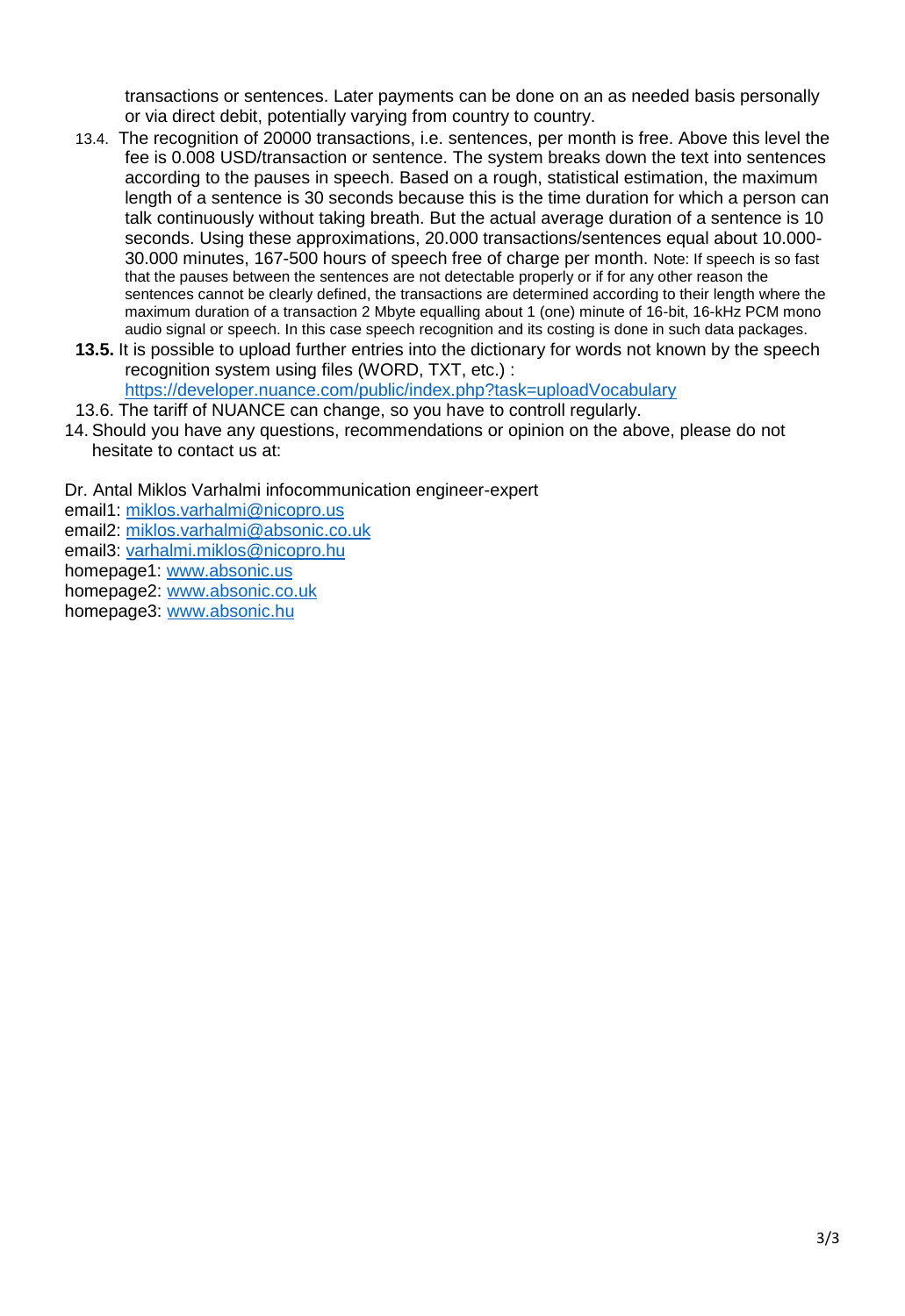| GOOGLE and NUANCE languages-2017-07-10 |                       |                    |                    |               |
|----------------------------------------|-----------------------|--------------------|--------------------|---------------|
| <b>No</b>                              | Country               | <b>Languages</b>   | Google             | <b>Nuance</b> |
| 1.                                     | Algeria               | Arabic             | x                  | x             |
| 2.                                     | Argentina             | Spanish            | X                  | x             |
| 3.                                     | Australia             | English            | $\pmb{\mathsf{X}}$ | X             |
| 4.                                     | Austria               | German             |                    | x             |
| 5.                                     | <b>Bahrain</b>        | Arabic             | X                  | X             |
| 6.                                     | Bangladesh            | Bengal             |                    | X             |
| 7.                                     | Belgium               | Dutch              |                    | x             |
| 8.                                     | Belgium               | French             |                    | x             |
| 9.                                     | <b>Bolivia</b>        | Spanish            | X                  |               |
| 10.                                    | <b>Brazil</b>         | Portuguese         | X                  | X             |
| 11.                                    | <b>Bulgaria</b>       | <b>Bulgarian</b>   | X                  | x             |
| 12.                                    | Canada                | English            | $\pmb{\mathsf{X}}$ | X             |
| 13.                                    | Canada                | French             | X                  | x             |
| 14.                                    | Canada                | Hindi              |                    | X             |
| 15.                                    | Chile                 | Spanish            | X                  |               |
|                                        |                       | Chinese, Mandarin  |                    |               |
| 16.                                    | China                 | (Simplified)       | X                  | x             |
| 17.                                    | Colombia              | Spanish            | X                  | X             |
| 18.                                    | Costa Rica            | Spanish            | $\pmb{\mathsf{X}}$ |               |
| 19.                                    | Croatia               | Croatian           | x                  | x             |
| 20.                                    | <b>Czech Republic</b> | Czech              | x                  | X             |
| 21.                                    | Denmark               | Danish             | $\pmb{\mathsf{X}}$ | X             |
| 22.                                    | Dominican Republic    | Spanish            | X                  |               |
| 23.                                    | Ecuador               | Spanish            | x                  |               |
| 24.                                    | Egypt                 | Arabic             | X                  | X             |
| 25.                                    | El Salvador           | Spanish            | $\pmb{\mathsf{X}}$ |               |
| 26.                                    | Finland               | Finnish            | x                  | x             |
| 27.                                    | France                | French             | X                  | X             |
| 28.                                    | Germany               | German             | X                  | X             |
| 29.                                    | Greece                | Greek              | X                  | X             |
| 30.                                    | Guatemala             | Spanish            | X                  |               |
| 31.                                    | Honduras              | Spanish            | x                  |               |
|                                        | Hong Kong             | Chinese, Cantonese |                    |               |
| 32.                                    |                       | (Traditional)      |                    | X             |
|                                        | Hong Kong             | Chinese, Mandarin  |                    |               |
| 33.                                    |                       | (Simplified)       | X                  | X             |
| 34.                                    | Hungary               | Hungarian          | x                  | X             |
| 35.                                    | Iceland               | Icelandic          | $\pmb{\mathsf{X}}$ |               |
| 36.                                    | India                 | English            | X                  | $\mathsf{x}$  |
| 37.                                    | India                 | Assamese           |                    | X             |
| 38.                                    | India                 | Bhojpuri           |                    | X             |
| 39.                                    | India                 | Bengali            |                    | x             |
| 40.                                    | India                 | Gujarati           |                    | X             |
| 41.                                    | India                 | Hindi              | X                  | X             |
| 42.                                    | India                 | Marathy            |                    | $\mathsf{x}$  |
| 43.                                    | India                 | Oryja              |                    | X             |
| 44.                                    | India                 | Punjabi            |                    | X             |
| 45.                                    | India                 | Telugu             |                    | x             |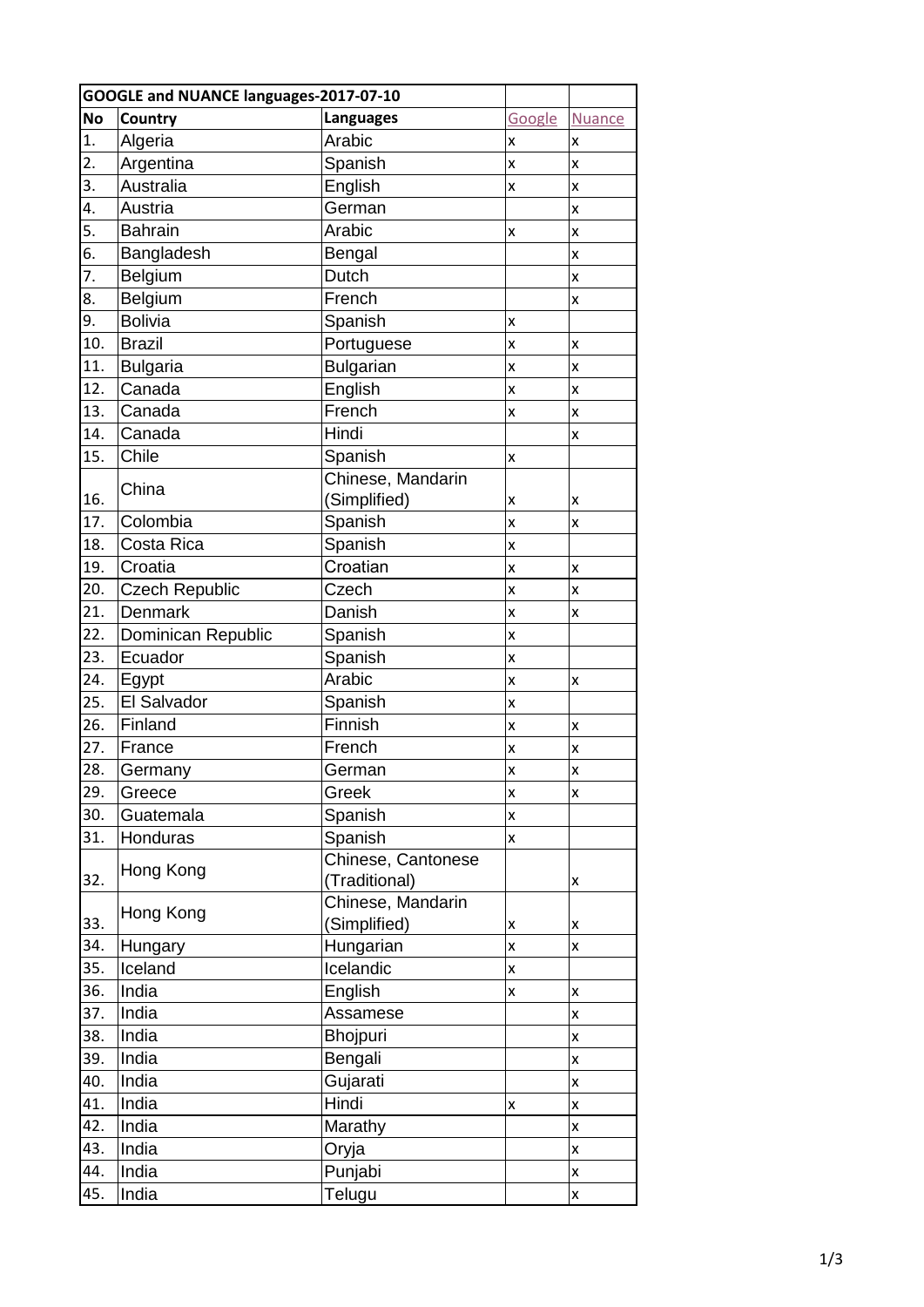| <b>No</b> | <b>Country</b>  | <b>Languages</b>  | Google             | <b>Nuance</b>      |
|-----------|-----------------|-------------------|--------------------|--------------------|
| 46.       | India           | Urdu              |                    | x                  |
| 47.       | India, Malayzia | Tamil             |                    | X                  |
| 48.       | Indonesia       | Bahasa-Indonesian | $\pmb{\mathsf{X}}$ | x                  |
| 49.       | International   | Arabic            |                    | X                  |
| 50.       | Iran            | Persian           |                    | x                  |
| 51.       | Iraq            | Arabic            | X                  | X                  |
| 52.       | Ireland         | English           | X                  |                    |
| 53.       | Israel          | Arabic            | X                  |                    |
| 54.       | Israel          | <b>Hebrew</b>     | X                  | X                  |
| 55.       | <b>Italy</b>    | Italian           | X                  | x                  |
| 56.       | Japan           | Japanese          | $\mathsf{x}$       | X                  |
| 57.       | Jordan          | Arabic            | X                  |                    |
| 58.       | Kuwait          | Arabic            | X                  | X                  |
| 59.       | Latin-America   | Spanish           |                    | X                  |
| 60.       | Lebanon         | Arabic            | $\mathsf{x}$       | x                  |
| 61.       | Lithuania       | Lithuanian        | X                  |                    |
| 62.       | Malaysia        | Malay             | X                  | X                  |
| 63.       | Malayzia        | Hindi             |                    | X                  |
| 64.       | Mexico          | Spanish           | X                  | X                  |
| 65.       | Morocco         | Arabic            | X                  | X                  |
| 66.       | Nepal           | Nepali            |                    | x                  |
| 67.       | Netherlands     | Dutch             | $\mathsf{x}$       | x                  |
| 68.       | New Zealand     | English           | X                  |                    |
| 69.       | Nicaragua       | Spanish           | X                  |                    |
| 70.       | Norway          | Norwegian Bokmål  | X                  | x                  |
| 71.       | Oman            | Arabic            | X                  | X                  |
| 72.       | Pakistan        | Urdu              |                    | X                  |
| 73.       | Panama          | Spanish           | X                  |                    |
| 74.       | Paraguay        | Spanish           | X                  |                    |
| 75.       | Peru            | Spanish           | $\mathsf{x}$       | X                  |
| 76.       | Philippines     | English           | X                  |                    |
| 77.       | Philippines     | Filipino          | X                  |                    |
| 78.       | Poland          | Polish            | $\pmb{\mathsf{x}}$ | $\pmb{\mathsf{x}}$ |
| 79.       | Portugal        | Portuguese        | $\pmb{\mathsf{X}}$ | X                  |
| 80.       | Puerto Rico     | Spanish           | $\pmb{\mathsf{X}}$ |                    |
| 81.       | Qatar           | Arabic            | $\pmb{\mathsf{x}}$ | X                  |
| 82.       | Romania         | Romanian          | X                  | X                  |
| 83.       | Russia          | Russian           | $\pmb{\mathsf{X}}$ | x                  |
| 84.       | Saudi Arabia    | Arabic            | $\pmb{\mathsf{x}}$ | $\pmb{\mathsf{x}}$ |
| 85.       | Serbia          | Serbian           | $\pmb{\mathsf{X}}$ | x                  |
| 86.       | Singapore       | English           |                    | x                  |
| 87.       | Slovakia        | Slovak            | X                  | X                  |
| 88.       | Slovenia        | Slovenian         | $\pmb{\mathsf{X}}$ |                    |
| 89.       | South Africa    | Afrikaans         | X                  |                    |
| 90.       | South Africa    | English           | $\pmb{\mathsf{X}}$ |                    |
| 91.       | South Africa    | Zulu              | X                  |                    |
| 92.       | South-Korea     | Korean            |                    | x                  |
| 93.       | Spain           | <b>Basque</b>     | $\pmb{\mathsf{X}}$ |                    |
| 94.       | Spain           | Catalan           | X                  | X                  |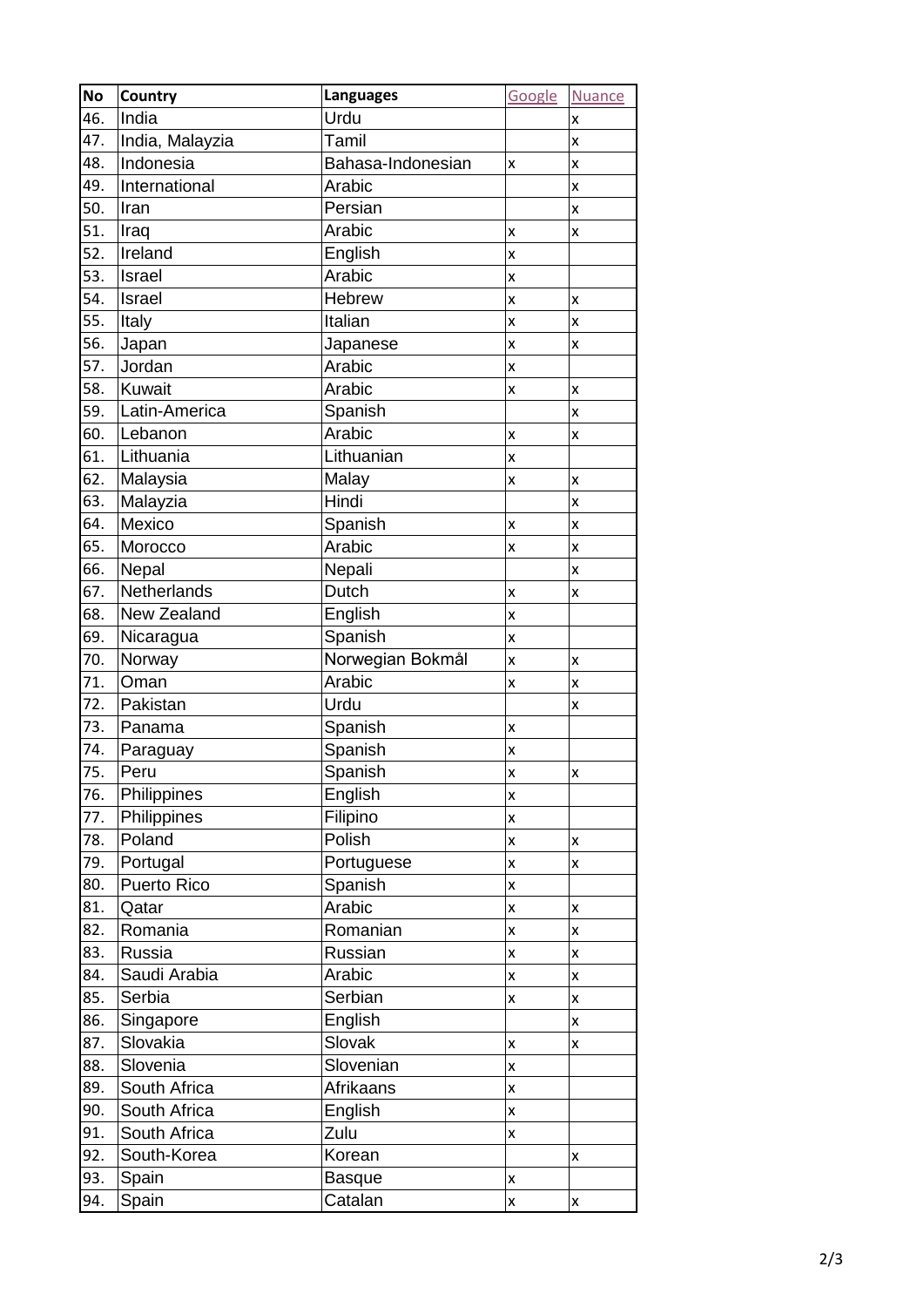| <b>No</b> | Country                   | <b>Languages</b>  | Google                    | <b>Nuance</b> |
|-----------|---------------------------|-------------------|---------------------------|---------------|
| 95.       | Spain                     | Galician          | X                         | X             |
| 96.       | Spain                     | Spanish           | x                         | X             |
| 97.       | Spain                     | Valencian         |                           | x             |
| 98.       | <b>State of Palestine</b> | Arabic            | X                         | x             |
| 99.       | Sweden                    | Swedish           | X                         | X             |
|           | 100. Switzerland          | German            |                           | $\mathsf{x}$  |
|           | Taiwan                    | Chinese, Mandarin |                           |               |
| 101.      |                           | (Traditional)     | x                         | x             |
|           | 102. Thailand             | Thai              | X                         | x             |
|           | 103. Tunisia              | Arabic            | X                         | x             |
|           | 104. Turkey               | <b>Turkish</b>    | X                         |               |
|           | 105. Ukraine              | Ukrainian         | X                         | X             |
|           | 106. United Arab Emirates | Arabic            | X                         | X             |
|           | 107. United Kingdom       | English           | $\boldsymbol{\mathsf{x}}$ | X             |
|           | 108. United States        | English           | x                         | X             |
|           | 109. United States        | Spanish           | X                         | x             |
|           | 110. Uruguay              | Spanish           | X                         |               |
|           | 111. Venezuela            | Spanish           | X                         |               |
|           | 112. Vietnam              | Vietnamese        | X                         | x             |
|           | $113.$ Wales              | Welsh             |                           | x             |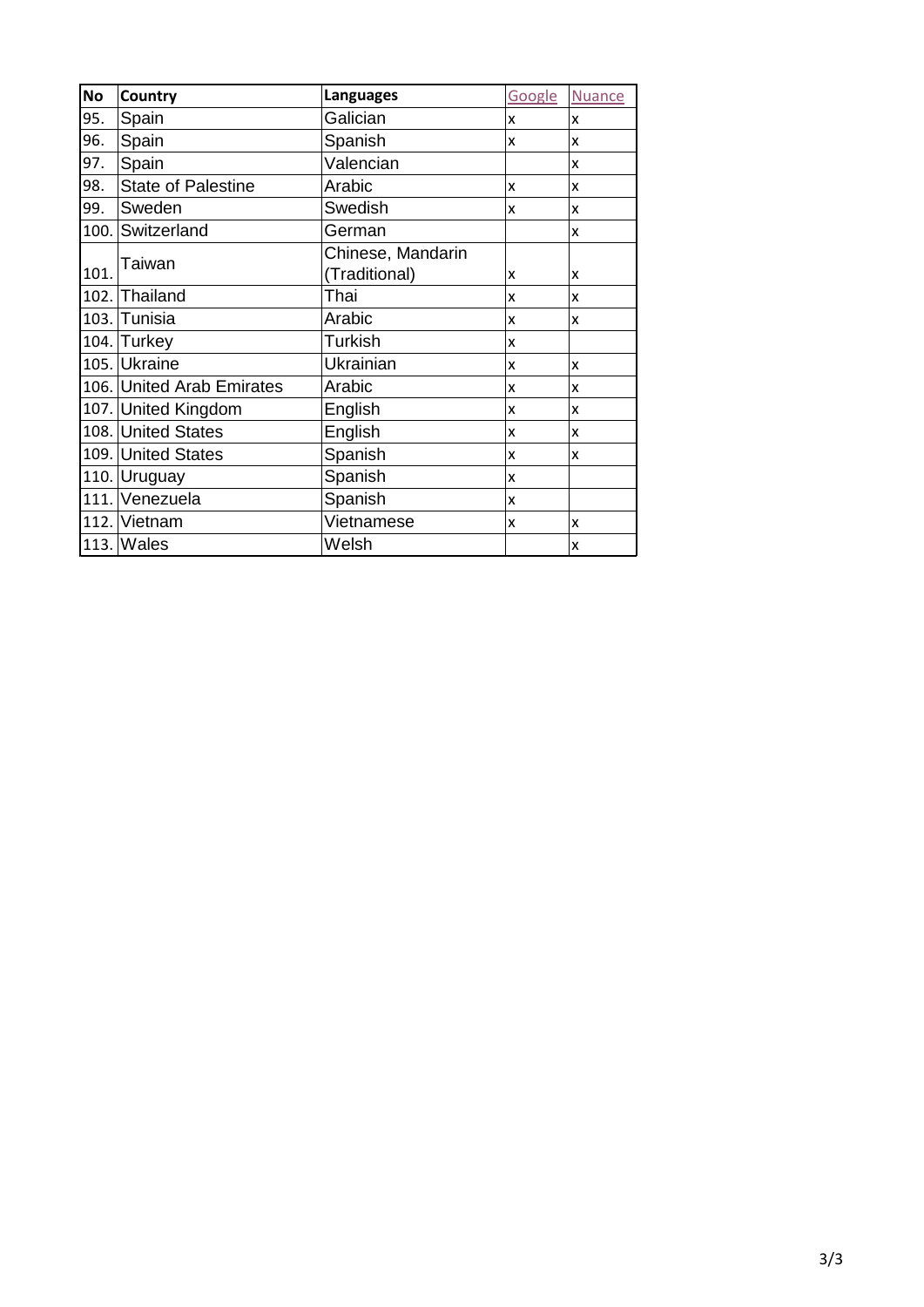| WA<br>٠ | NEWS.<br>Ш | EVENTS II | RESEARCH II | ın<br>▼<br><b>SECT CL</b> |
|---------|------------|-----------|-------------|---------------------------|

#### DEV

## Google's speech recognition technology now has a 4.9% word error rate

**EMIL PROTALINSKI** @EPRO MAY 17 2017 4:06 PM



Google CEO Sundar Pichai today announced that the company's speech recognition technology has now achieved a 4.9 percent word error rate. Put another way, Google transcribes every 20th word incorrectly. That's a big improvement from the 23 percent the company saw in 2013 and the 8 percent it shared two years ago at I/O 2015.

The tidbit was revealed at Google's I/O 2017 developer conference, where a big emphasis is on artificial intelligence. Deep learning, a type of AI, is used to a chieve accurate image recognition and speech recognition. The method involves ingesting lots of data to train systems called neural networks, and then feeding new data to those systems in an attempt to make predictions.

"We've been using voice as an input across many of our products," Pichai said onstage. "That's because computers are getting much better at understanding speech. We have had significant breakthroughs, but the pace even since last year has been pretty amazing to see. Our word error rate continues to improve even in very noisy environments. This is why if you speak to Google on your phone or Google Home, we can pick up your voice accurately."

For the sake of comparison, Microsoft declared in October 2016 that it had reached speech recognition parity with humans. Its word error rate at the time was 5.9 percent, though it's not clear if the two companies are following the same standards of evaluation.

Google has been touting its speech recognition improvements for a while now. Earlier this year, the company said it had slashed its speech recognition word error rate by more than 30 percent since 2012. The main reason for the drastic improvement? Google confirmed that it's the use of neural networks.

Pichai also shared an interesting tidbit about Home's development: "When we were shipping Google Home, we were originally planning to include eight microphones... But thanks to neural networks, using a technique called 'neural beam forming', we were able to ship it with just two microphones and achieve the same quality."

So if you're surprised at how well (or poorly) Google understands what you're saying, this is why. Recognition is getting better and better, but there's still room to get that word error rate closer to 0 percent.

Google I/O 2017: Get the latest news here

to a se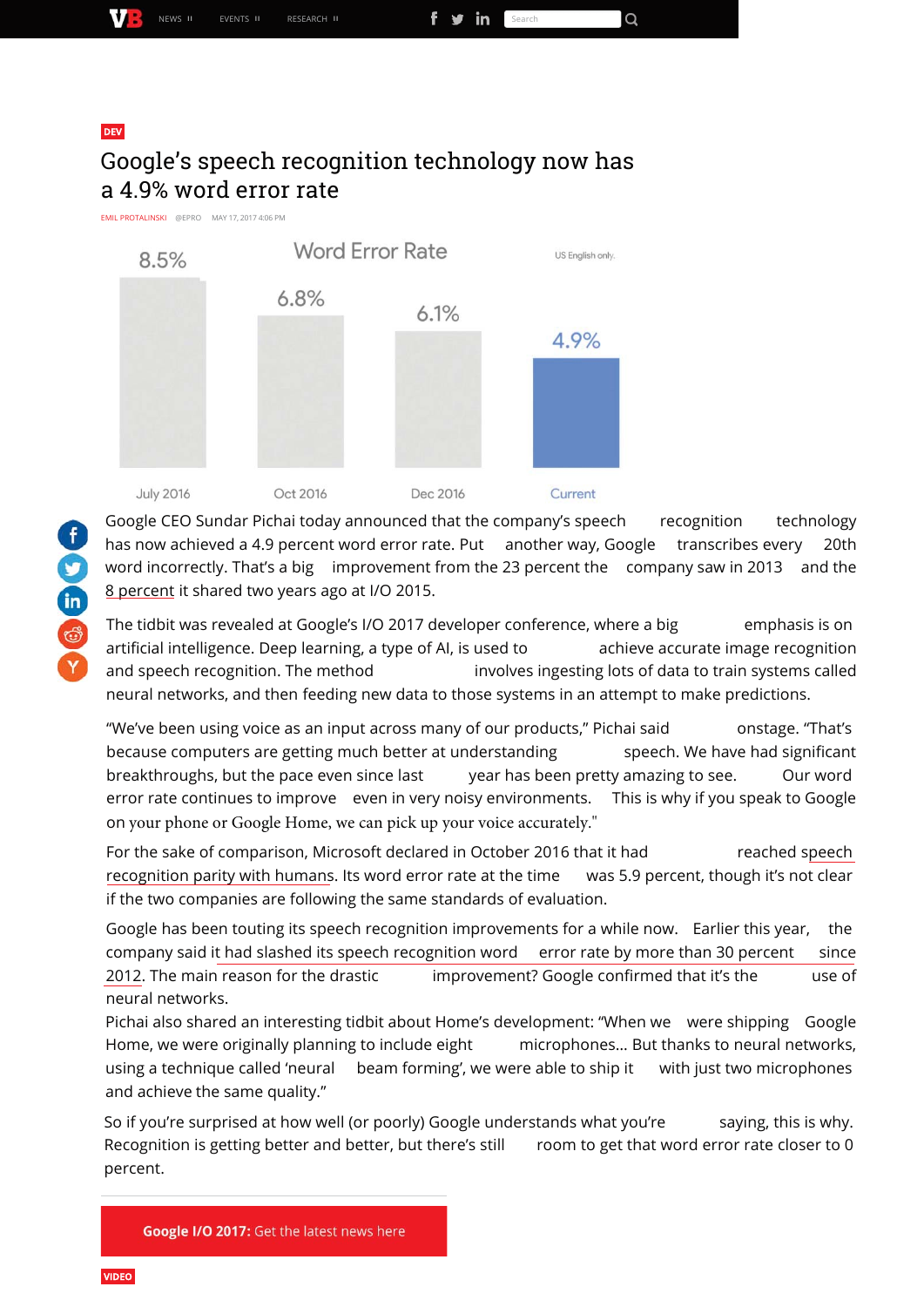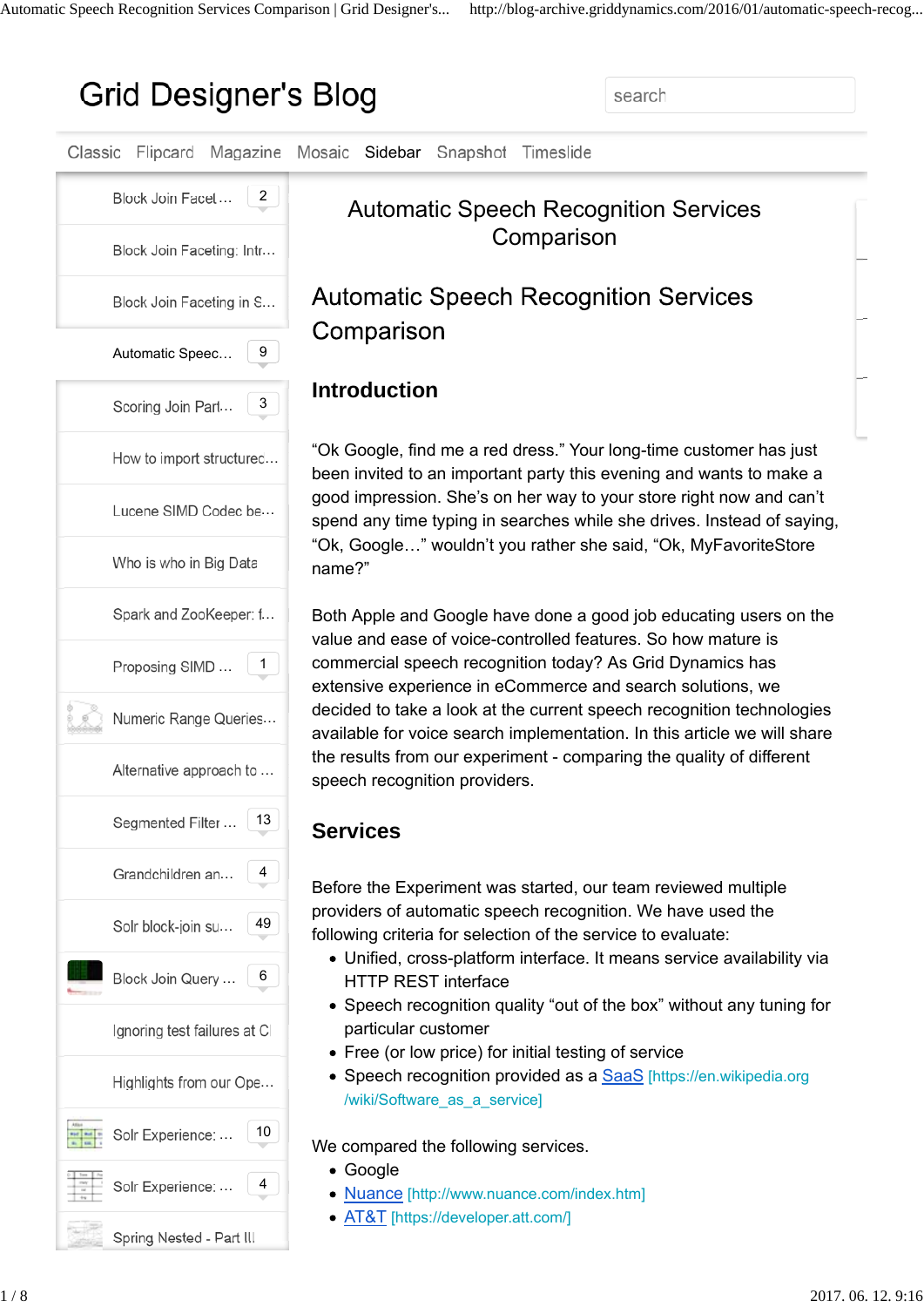- WIT [https://wit.ai/]
- **IBM Watson** [http://www.ibm.com/smarterplanet/us/en/ibmwatson /developercloud/]

| 2<br>Block Join Faceti       |
|------------------------------|
| Block Join Faceting: Intr    |
| Block Join Faceting in S     |
| 9<br>Automatic Speec         |
| 3<br>Scoring Join Part       |
| How to import structured     |
| Lucene SIMD Codec be         |
| Who is who in Big Data       |
| Spark and ZooKeeper: f       |
| 1<br>Proposing SIMD          |
| Ġ<br>Numeric Range Queries   |
| Alternative approach to      |
| 13<br>Segmented Filter       |
| 4<br>Grandchildren an        |
| 49<br>Solr block-join su     |
| 6<br>Block Join Query        |
| Ignoring test failures at Cl |
| Highlights from our Ope      |
| 10<br>Solr Experience:       |
| 4<br>Solr Experience:        |
| Spring Nested - Part III     |

### **Google**

Google Speech API is not "production" ready.

- Experimental status can change API at any time
- No official API documentation or usage capabilities
- Limitations of approximately 500 requests per day, per account
- You need to join Chromium-dev mail group [https://groups.google.com/a/chromium.org/forum/?fromgroups#!forum /chromium-dev] and generate appropriate key in Google developer console [https://console.cloud.google.com/home/dashboard]

#### Example of API usage:

*curl -X POST \ --header 'Content-Type: audio/x-flac; rate=44100;' \ --data-binary @red\_dress.flac \ 'https://www.google.com/speech-api/v2/recognize?lang=en-us&key= <KEY>'*

## **Nuance**

Nuance speech recognition REST API features:

- Registration [https://developer.nuance.com/public /index.php?task=register] is required
- Account upgrade from Silver- to Gold-level offered for free
- Usage limitations of 5,000 requests per day

Example of API usage:

## *curl -X POST \*

*--header "Content-Type: audio/x-wav;codec=pcm;bit=16;rate=16000" \*

*--header "Accept: application/xml" \*

*--header "Accept-Topic: Dictation" \*

*--data-binary @red\_dress.wav \*

*"https://dictation.nuancemobility.net:443/NMDPAsrCmdServlet /dictation?appId=<APP\_ID>&appKey=<APP\_KEY>"*

# AT&T

AT&T speech recognition REST API features: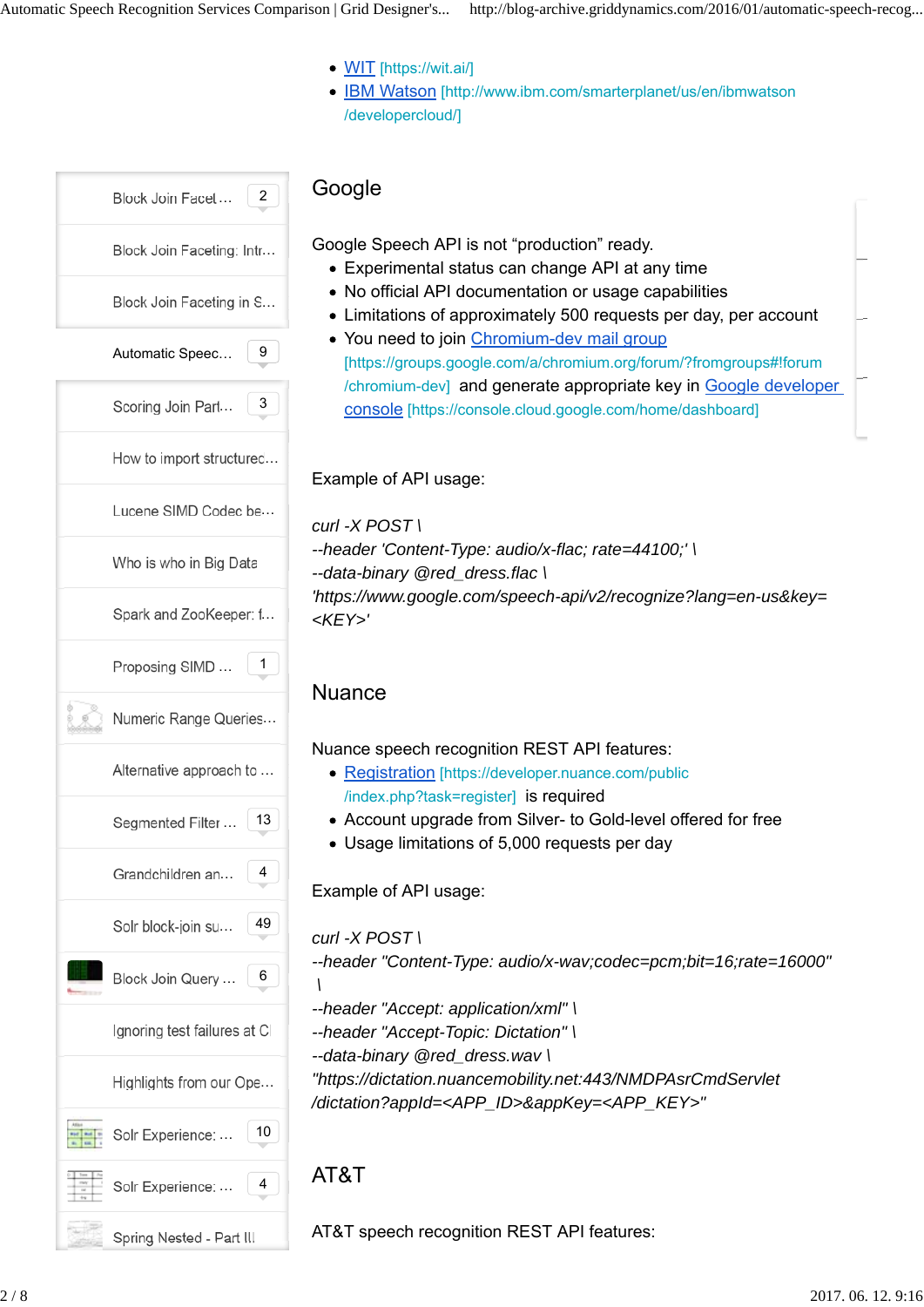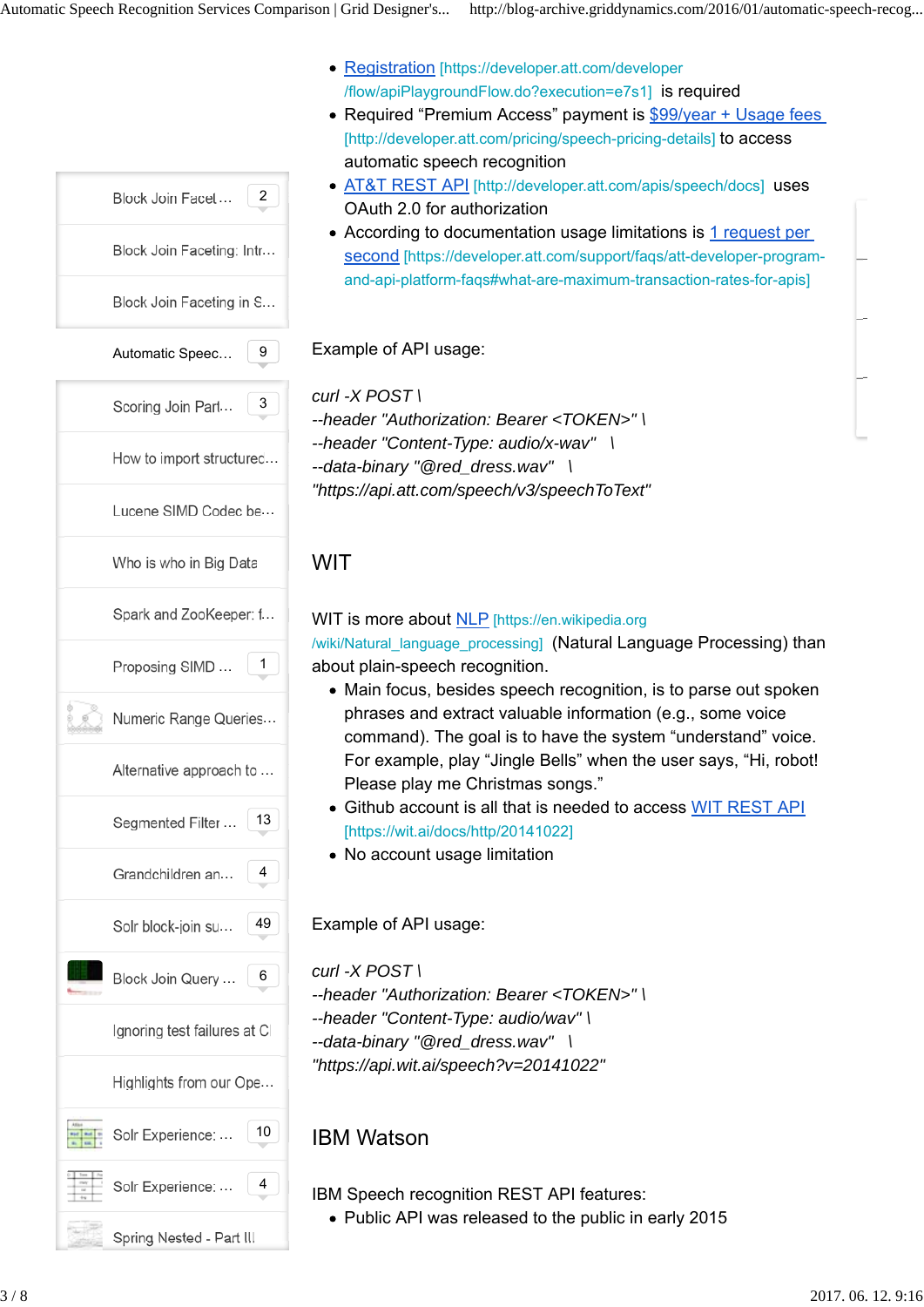- Registration in **Bluemix** [https://console.ng.bluemix.net/] is required
- Usage limitations of 150,000 requests per month

# Block Join Faceti... 2 Block Join Faceting: Intr... Block Join Faceting in S... Automatic Speec... | 9 Scoring Join Part. 3 How to import structured... Lucene SIMD Codec be... Who is who in Big Data Spark and ZooKeeper: f... Proposing SIMD ... | 1 Numeric Range Queries... Alternative approach to ... Segmented Filter ... 13 Grandchildren an... 4 Solr block-join su... 49 Block Join Query ... | 6 Ignoring test failures at CI Highlights from our Ope... Solr Experience: ... | 10 … 4 Solr Experience: Spring Nested - Part III

#### Example of API usage:

```
curl -X POST \
--header "Content-Type: audio/flac" \
--user <USERNAME>:<PASSWORD> \
--data-binary "@red_dress.flac" \
"https://stream.watsonplatform.net/speech-to-text/api/v1/recognize"
```
#### **Experiment**

To compare quality of speech recognition, you first need a recorded voice. As we worked on voice search features for eCommerce, we recorded eCommerce-like search phrases. We used short phrases such as: brand names, colors, sizes, etc. Here's a sample of the phases used - "red dress," "Calvin Klein jeans" and "xl coat." We leveraged over 3,000 different phrases for this experiment and compared different conditions like gender, age and background noise (I.e., with or without noise), as well as other criteria.

We used the following sequence for experiment purposes.

- Delivered an audio file with recorded search phrases to external services
- Received recognized text from automatic speech recognition service
- Evaluated quality metrics of recognized text vs. actual search phrase

We used multiple quality metrics, such as:

- Volume of exact recognized phrases
	- $\circ$  Simple, but a paramount quality metric
	- Larger number of exact recognized phrases, the better quality of speech recognition results
- Word Error Rate [https://en.wikipedia.org/wiki/Word\_error\_rate] (WER)
	- Minimum number of words edits (I.e., insertions, deletions or substitutions) required to change one phrase into the other
	- o Normalized by phrase length (basically leveraging Levenshtein distance [https://en.wikipedia.org /wiki/Levenshtein\_distance] between two phrases working at the word level, instead of the phenomenal level)
	- $\circ$  Fewer number of required edits, which meant that the phrases are more like each other - offering the best quality of speech recognition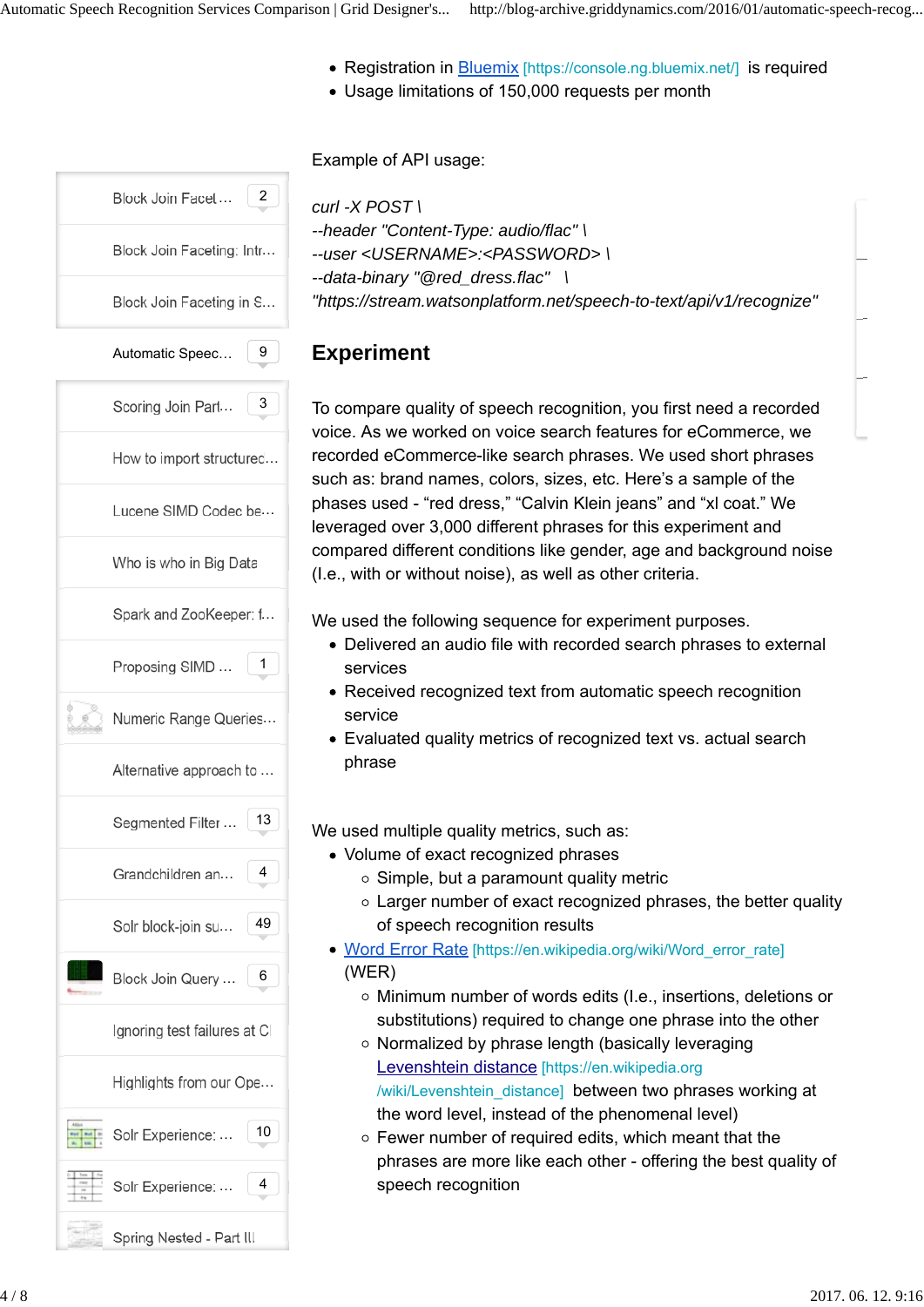# **Comparison Results**



The quality champion is Google. We didn't reproduce the declared by Google 8% WER [http://venturebeat.com/2015/05/28/google-says-its-speechrecognition-technology-now-has-only-an-8-word-error-rate/] with our Grid Dynamics' data, but the results are still impressive. Google achieved 73.3% of exact recognized phrases with a 15.8% WER.

Nuance came in second place by a large margin. In Nuance, 44.1% of the phrases were recognized perfectly and the WER was 39.7%. IBM (46.9.3% and 42.3% WER) came in third place. While AT&T and WIT had the exact same WER - 63.3%, with a small advantage in exact recognition by AT&T (32.8% vs 29.5%, WIT).

Word Error Rate (less is better):



Percentage of Exact Recognized Phrases (more is better):



5 / 8 2017. 06. 12. 9:16